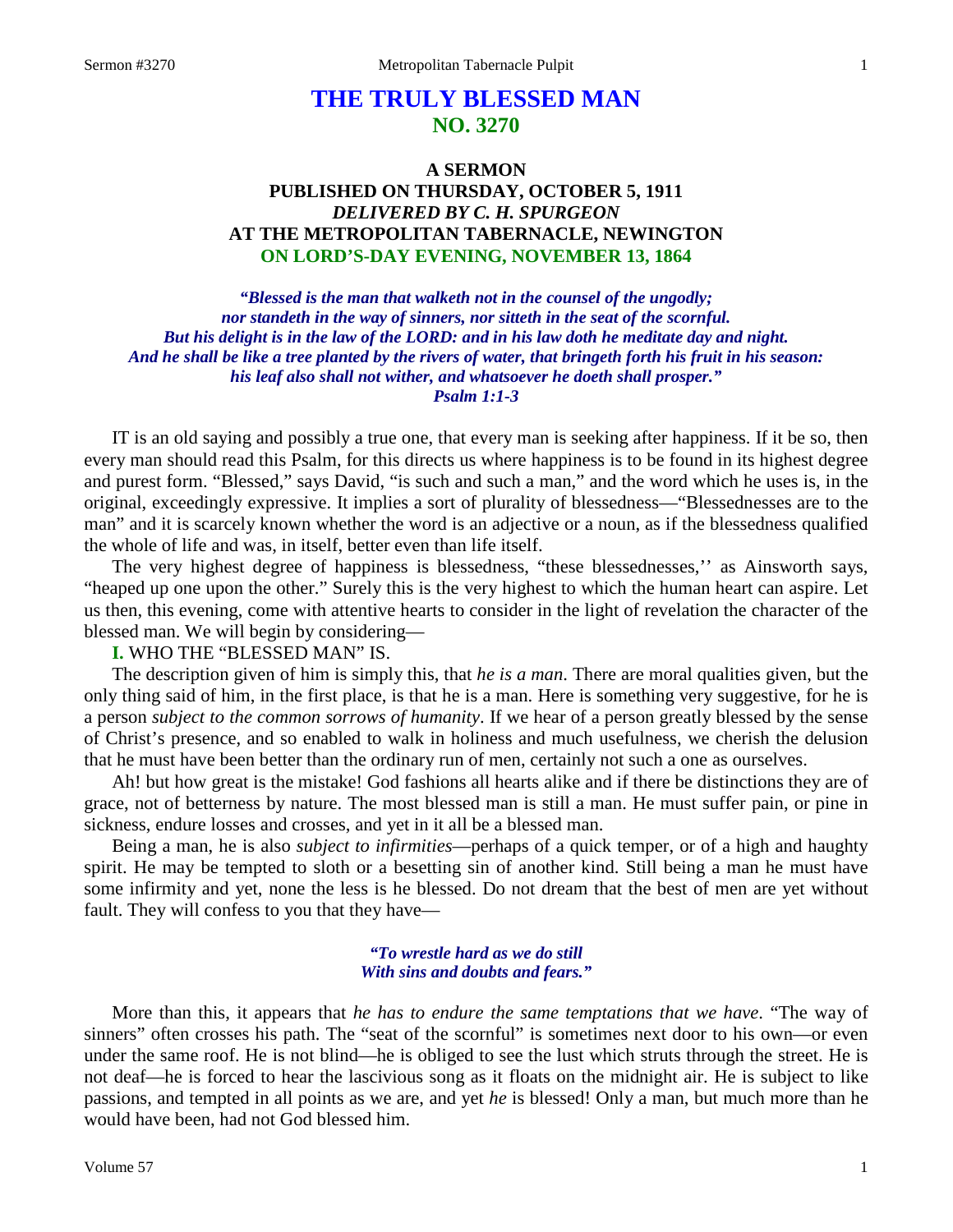Observe, too, *he does not hold any eminent position*. It is not, "Blessed is the king, blessed is the scholar, blessed is the rich," but "Blessed is the man." This blessedness is as attainable by the poor, the forgotten, and the obscure, as by those whose names figure in history and are trumpeted by fame. It is not to the hermit who lives alone, but to the workman toiling among his fellows. Not to the man who wears a surplice and assumes the exclusive title of, "priest"—but it comes to any man in fustian, or corduroy, who loves God and seeks to obey Him. His position has nothing to do with it. His character has everything to do with it. He is a man and nothing but a man, though grace makes him much more.

The Psalm reveals to us, too, that in order to secure his blessedness, *he is a man needing help*. He is likened to a tree. It must drink of the rivers of water and so this man must live upon divine grace. "His way" is said to be "known to the Lord," implying that God's approval of his way brings him strength.

The best of men cannot live upon themselves. Our hearts are like the fire in the Interpreter's house which the enemy tried to quench, but blazed the more because a man stood behind the wall and fed the flame from a vessel of oil in his hand. His is a secret and mysterious power—the work of the Holy Spirit—who "works in us to will and do of God's good pleasure." In ourselves we are as weak as we can be, and left to ourselves would soon fall into some sin.

There is in the Psalm, however, one word which truly describes this man, and that is, that *he is a righteous man*! Observe the last verse, "The Lord knoweth the way of the righteous." The balance of this man's nature has been readjusted by the divine Scale-maker. He was once all out of gear—put bitter for sweet, and sweet for bitter, but now his judgment is rectified, and in spirit and character he is a righteous man. Once he was naked and defiled, but he has been washed in the fountain filled with blood and clothed with the righteousness of Christ, a garment glittering with gold and silver threads, and all by faith.

This is the description of the "blessed man," but still I beg you to remember he is only a man. Some such were born in the lowliest paths of life, educated in the most slender fashion, yet they have been among the finest witnesses and most heroic martyrs for their Lord. The brightest spirits that now wave the palm branch and strike the golden lyres most rapturously, were but sons and daughters of Adam, like ourselves.

Ezekiel, privileged to see more visions perhaps than any other prophet, is constantly called "son of man," as if God would keep him humble, reminding him of the hole of the pit whence he was digged. However blessed you may get, my brother, it is still only, "Blessed is the man." So I have tried to put the ladder down to you who are beginners in the heavenly life, to show you that there is not a long step to take at first. You are a man, and the text comes to you with, "Blessed is the man!" May it be true of all of us.

Now, we get, following on this—

**II.** WHAT THE "BLESSED MAN" AVOIDS.

There is, I believe, a book published which is entitled, *What to Eat, Drink, and Avoid*. I should imagine the third section to be by far the largest portion, for there are a thousand things to be avoided. Now in this Psalm it appears that the divinely blessed man avoids *the common way of ungodly persons*. The ungodly are not necessarily drunkards or swearers. These are ungodly, of course, but not all ungodly persons are like them.

The ungodly are just your go-easy sort of people. They may go to church or chapel, or go nowhere. They are often very respectable, good neighbors, kind to the poor. They may hold public office and enter Parliament. There is no place they may not fill, for it is not considered an offense among men to be "ungodly."

The tragic folly and sin of these people is that they have neglected the chief thing to be remembered, namely, that there is a God, that they are His creatures, and being His creatures, ought to live to Him. But they give God no part of their lives and He is in none of their thoughts. They will think of their neighbors, remember their friends and acquaintances. The duties of the second table of the law they observe in a measure, but the first table is despised as though it had never been written.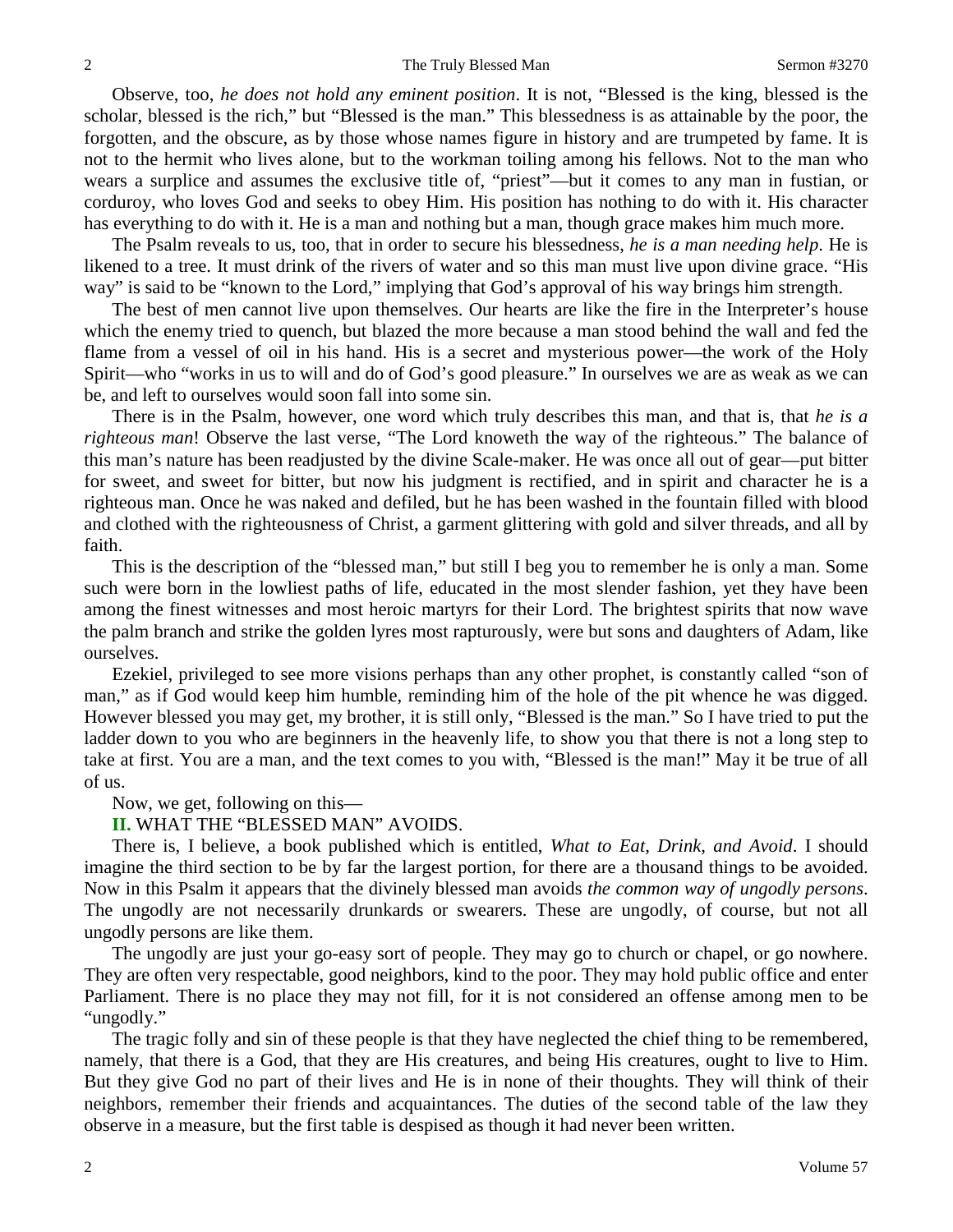The blessed man, however, avoids this. He sees that God, who fills all things, ought to fill His thoughts, and that the great end of his being should be "to glorify God and to enjoy him for ever." It is chiefly here that the godly man differs from others. He does not consider first how the world regards a thing, but how God looks at it.

If they ask, "Is it fashionable?" he replies, "the fashion of this world passes away." "But will you gain by it?" "Ah!" says he, "that is not the measuring line I carry. I am content to lose, so that I can keep my word and serve God." The first thought of the truly blessed man is how he can best glorify the name of Christ and in so doing he avoids "the counsel of the ungodly."

In the next place he avoids "*the way of sinners*." Sinners live for pleasures. The Christian has his, but they would never please the worldling, nor would the worldling's gratify his new tastes. The sinner can do a thousand things which the saint cannot do, and would not if he could—and the Christian can do a thousand things of which the sinner knows nothing. Let a thing be labeled "sin" in God's Book, and though men may laugh at it, call it a mere joke, a piece of fun, a peccadillo, the godly man accepts God's labeling of it and leaves the "way of sinners" let it be never so smoothly turfed, and grassed ever so attractively.

The true Christian shuns "*the seat of the scornful*." It makes his blood boil when he hears God's name profaned. His heart is full of horror because of the wicked who obey not God's law. Though he is told to "prove all things," he knows that a very slight test is enough for some things and he puts them quickly aside to hold fast only that which is good.

Some professors like to sit near the seat of the scornful, "for argument's sake," they say. 'Twas thus that Mother Eve ruined the whole world, by listening to the serpent's suggestions—and much mischief has been done in a similar way since then to Christian faith and simplicity. Ah! the further I can get from the scorner's seat the better, and there let him sit alone!

Away! Away! Away! for behold the day comes when like Korah, Dathan, and Abiram, the profane shall go down alive into the pit. Happy is the man who shall escape that horror, by keeping far, far away. These are some of the things the truly "blessed man" avoids—and the more he avoids them, the more blessed he is.

Once more, he avoids *the very persons of sinners* except so far as he has to deal with them in civil matters and the common courtesies and duties of life. They are not his bosom friends—he would never dream of being unequally yoked with them in marriage. He shuns their company all he can, for his congenial associates are elsewhere. Their ways, example, words, he avoids. As he would keep from plague-infected places and people, so he strives to keep aloof from men who blaspheme, lest their profanity should taint and defile him.

"Father," said a young fellow, "I can go into such and such company and not be hurt." The father stooped down to the fireplace and picked up a piece of coal. "There," said he to his son "take that in your hands." The son shrank from the black cinder. "Why," said the father, "it will not burn you!" "No! but it will blacken me," he replied. Ah! bad company can blacken even where it does not burn, so keep away from it. You can never retain this blessedness unless, like the man described here, you walk not in the counsel of the ungodly, you stand not in the way of sinners, nor sit in the seat of the scornful.

And now for the third truth of God here insisted on—

**III.** WHEREIN THE "BLESSED MAN" DELIGHTS.

"His delight is in the law of the LORD." Man must have some delight, some supreme pleasure. His heart was never meant to be a vacuum. If not filled with the best things, it will be filled with the unworthy and disappointing. As we remarked the other night when our text was, "Then the devil leaveth him, and, behold, angels come and ministered unto Him" [See sermon #2236, Prodigal Love for The Prodigal Son]—man cannot be alone, for if evil departs, good will come—but if good is driven away, evil will come.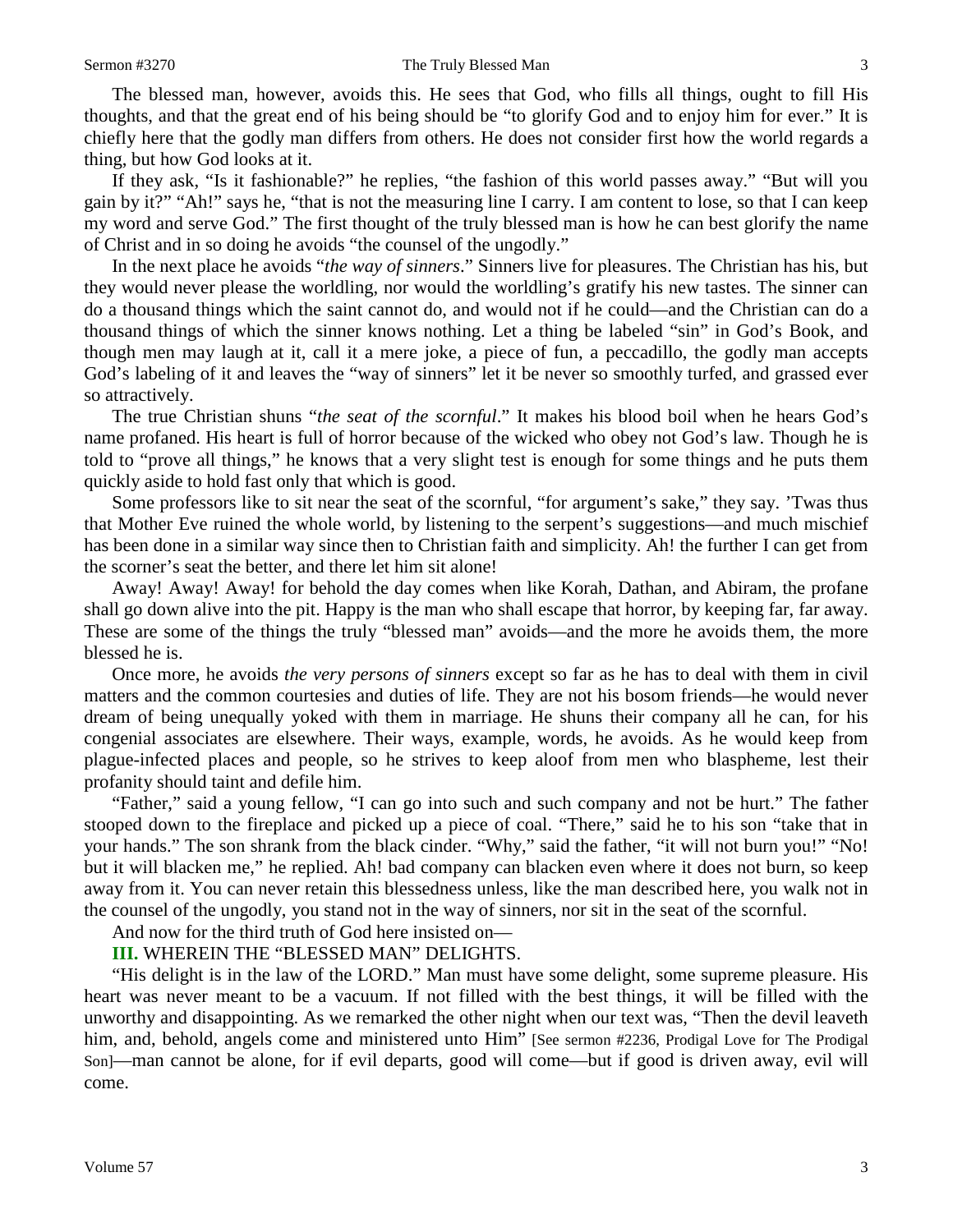If you do not fill the measure with wheat, the arch-enemy will fill it with chaff. If the river flows not with sparkling sweet water, it will soon reek with pestilent miasma. Take care to have something worthy to delight in.

I do not know how those people go through the world who never have any sort of pure excitement, but always go moping about from the first of January to the last of December. Life must be to them a sorry drag. The sparkling eye and the smiling face are the things God meant men to have, and they do not realize life's full beauty unless at times they posses them.

Why, the Christian, above all men, should have what the world calls his, "holidays and bonfire nights"—his days of rejoicing, times of holy laughter, seasons of overflowing delight. Nay! I think he should strive to have them always, for we are told, "Delight thyself in the LORD, and he shall give thee the desires of thine heart."

If we take our religion as men do medicine, it is of little good to us. Some folks go to the house of God as you might suppose criminals would go be the whipping-post. But I like to see people come up to the house of God with glad alacrity, like children going home, or like those who are bound for the place—

#### *"Where my best friends and kindred dwell, Where God my Savior reigns."*

The true Christian has his holy delights and chief among them is his reveling in the law of the LORD, the Word of God. Of course, David had not a fourth of what we possess—it was a very little Bible then—but it has gone on increasing like a majestic river, until it is the wondrous volume we have. We, therefore, should take ten times more delight in it than the Psalmist did.

Why do Christians delight in it? *Because it is God's law*. Anything belonging to God should delight the believer. A child far from home is intensely pleased with anything that father gave him. A letter from home is a welcome and joyous thing. Here is a letter from home telling us of our Father's grace and permitting us to read the precious secrets of His heart of love for us. We delight in it *because it comes with divine authority to us*, and so brings confidence and joy to our hearts.

The other day I was reading a book in which six reasons were given why the Christian delights in God's law. First, *because of its antiquity*. Many people delight in old coins. Some will go down to the Thames and buy pieces of old iron that are rusty, under the idea that they are antiques—which they may or may not be.

Ah! there is nothing so old as this Book! The first writings of Hesiod fall short at least five hundred years of the writings of Moses, so that that part of the blessed volume has divine antiquity about it, and is radiant with divine inspiration. Let us ever delight in it then.

We delight in it *because of the justice of it*. There is a law revealed in it, if perfectly carried out, no man would hurt his neighbor, but love him as he loves himself. No rank or class would press heavily upon another, and each would remember, consider, try to bless the other. It is made as no human law can be made and every person yielding to it feels it in his conscience to be just.

We prize the Book, too, *because of its lofty wisdom*. There is more wisdom for the life here than anywhere else besides. We do not come here for astronomy, or geology, but we come here for the highest of all wisdom—the science of God—for, though Pope says,—

## *"The proper study of mankind is man,"*

we beg his pardon. A yet more proper study of mankind is God, and here, in this Book of God, we learn of His love to us in the person of Christ Jesus and grasp the science—heavenliest wisdom—of a crucified Redeemer.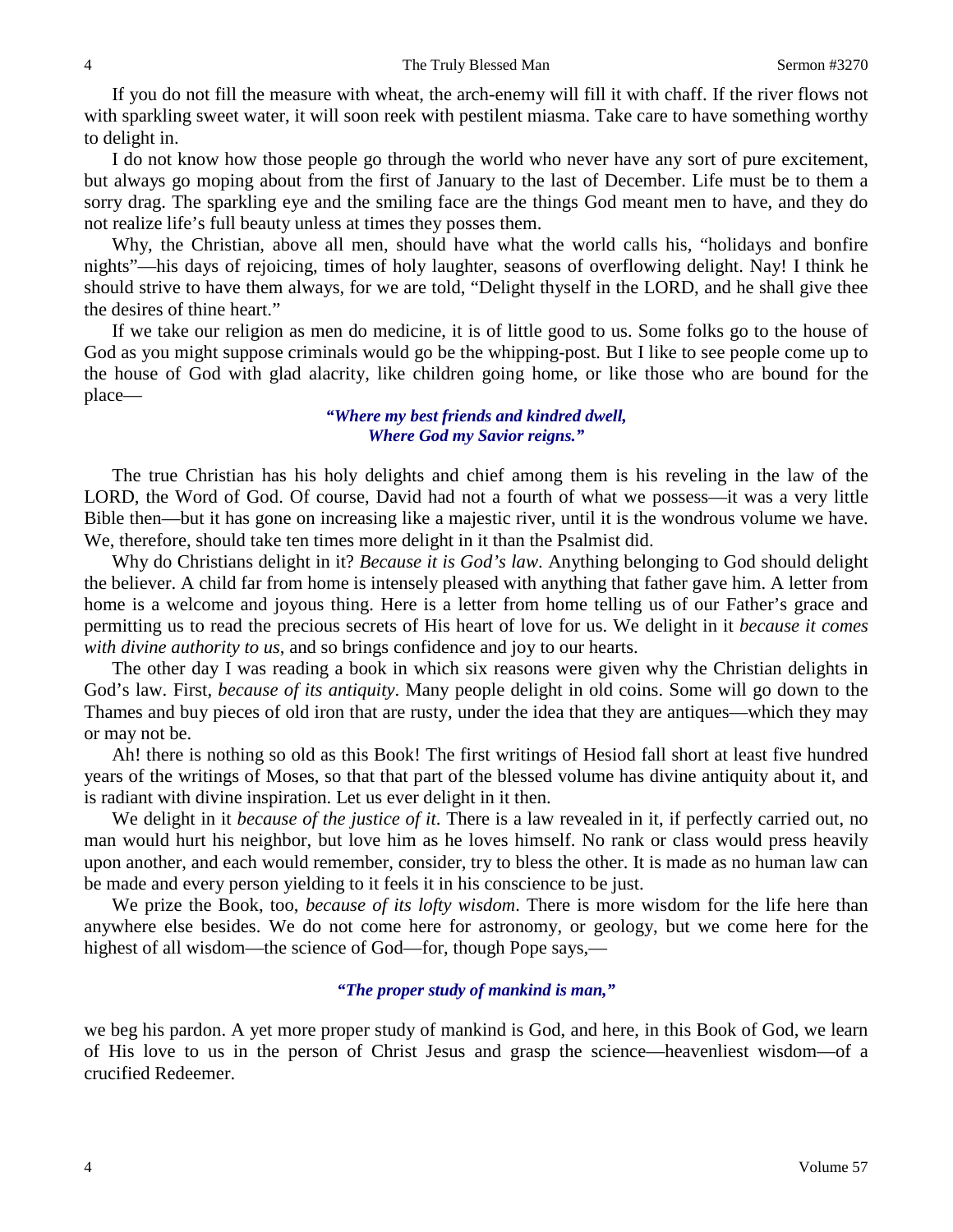We delight in the Book, also, *because it is true*. Fiction may be read or not, as men's tastes may direct, but it is of infinite value to have a book in which every word stands fast, when like a dream, heaven and earth shall have melted away.

Again, we delight in it *because it is pleasant*. There are sweet nesses in it better than the honey droppings from the honeycomb. When we read it, it makes the godly heart to beat at a high and glorious rate, and sometimes takes him on the wings of eagles, bearing him to a loftier Pisgah than Moses ever stood upon, and so helping him to see the land on the further side of Jordan—his eternal rest and heritage.

Lastly, the Christian delights in "the law of the LORD," *because it is profitable*. This book enriches with the best of wealth and stored-up treasures for all eternity. Now gathering up all these reasons I want earnestly to ask each one of us here, "Do you delight in this Book?" Not, do you read it—but do you read it with delight? To go to it dragged there by duty, is miserably to miss its best messages and is no evidence of true godliness. To put a sentence of it under the tongue as a sweet morsel, to grow healthy upon it when you are sick, rich upon it when poor—this is one of the truest tests of being a "blessed man"—but if you do not enjoy this, God help you to begin at the foundation. Repent of sin, seek the Savior, or otherwise where God is you can never come.

But I must hasten on to ask—

#### **IV.** WHAT OCCUPIES THE "BLESSED MAN'S" TIME?

*"In his law doth he meditate day and night."* By day he gets little intervals of time to read it, so he steals from his nightly rest moments in which to meditate upon it. Reading reaps the wheat, meditation threshes it, grinds it, and makes it into bread. Reading is like the ox feeding—meditation is it digesting when chewing the cud. It is not only reading that does us good, but the soul inwardly feeding on it and digesting it.

A preacher once told me that he had read the Bible through twenty times on his knees and had never found the doctrine of Election there. Very likely not. It is a most uncomfortable position in which to read. If he had sat in an easy chair, he would have been better able to understand it. To read on one's knees is like a Popish penance. Besides, he read in the wrong way—if instead of twenty times galloping through, he had read once and pondered continually—he probably would have seen clearer than he evidently did.

It is said of some horses that they "bolt their oats." This good brother was "bolting" Holy Scripture, and so getting little nutriment out of it. The inward meditation is the thing that makes the soul rich towards God. This is the godly man's occupation. Put the spice into the mortar by reading, beat it with the pestle of meditation—so shall the sweet perfume be exhaled.

May I ask whether there are not some here who do not meditate on God's Word at all? If so, then this solemn thought will seize us—if you have not the blessedness of God's Word, you must inherit its curse. Let us see to it, and now beginning at the cross of Jesus Christ, study the mystery of His wounds for our sin, and then go on afterward to meditate in His law day and night.

This brings us now to the very center of the Psalm's teaching.

**V.** WHEREIN IS THIS MAN SO DIVINELY "BLESSED"?

Very briefly on each point. He is blessed first of all, *for life*. "He shall be like a tree." Not a dry, dead, sapless pole. His life is such that unregenerate men are strangers to it. He has been begotten again unto a living hope. The sap of God's grace is in him—he is united to Christ his Root, and because He lives and lives in him, he lives also.

He has *stability*. The tree planted. Well-rooted in the ground. The wicked are like the chaff which the wind drives away, but the Christian's life is stable. "Solid joys and lasting pleasures" are his portion. He has, too, the *gladness of growth*. The tree remains not the sapling, but grows upward, downward, abroad, spreading its branches. So the godly man is always learning more of his heavenly Father and endeavoring to be more conformed to the image of his Lord.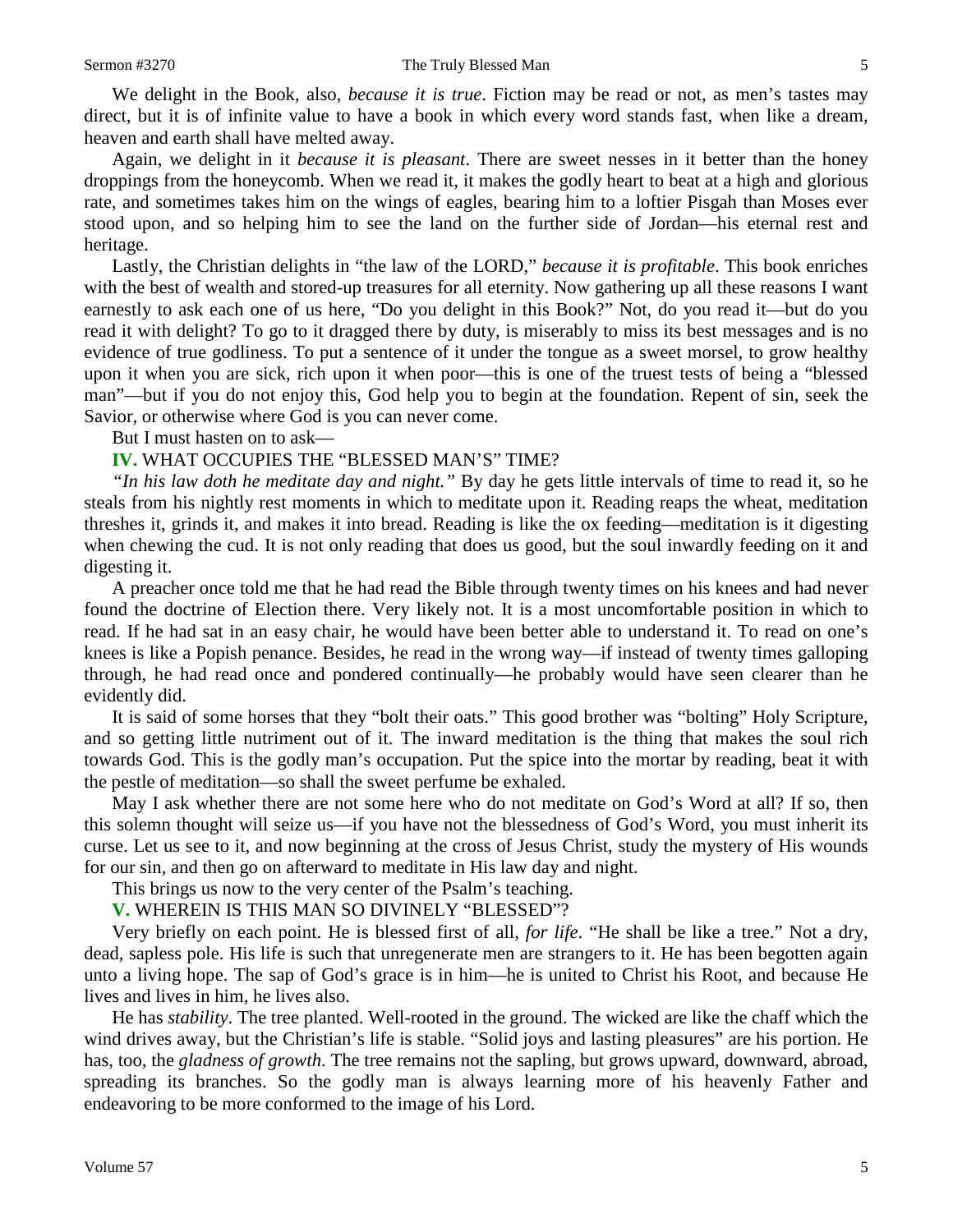He has the blessing, too, of *favored position*. Planted by God Himself—not self-sown or the foundling of the wind. If he is a servant, he believes God has put him where he should be. Poor or rich, he learns to be content for he is a tree divinely planted. He is *well sustained*. Whatever is really good for him, God has pledged Himself to give. Not a tree in the desert, but placed where the rivulets come rippling to his roots. He hears his Master say, "Trust in the LORD, and do good; so shall thou dwell in the land, and verily thou shalt be fed."

He has yet again, *beauty in God's sight*. Beauty of an unfading kind—"his leaf also shall not wither." When personal beauty decays by reason of old age, and beauty of wit and learning be assailed by approaching death, still he shall be fair, in the likeness of his Master, as a young olive tree, and grow as a cedar in the court of his God.

And to crown all, he has *constant prosperity*. "Whatsoever he doeth shall prosper." He may not grow rich, but he still prospers. His ships may be broken at Ezion-Geber, but he can thank God even for that, for their breaking may help him to heavenly grace, through his very tribulations—so he is content to lose in his possessions if his soul is made wealthy in faith and love, and sweet submission to God's will.

This metaphor of the flourishing tree is a very beautiful one. See it there, always green, loaded with fruit, standing where it can never know drought. If God has taught us to delight in His law, that is our true picture and portrait. Is it ours?

But to close, here we are made to ask—

#### **VI.** WHO IS THIS BLESSED MAN'S GUARDIAN?

There must be somebody who takes care of him or he could not be so blessed as he is. Ah! "The LORD knoweth the way of the righteous." If you are resting in Christ for salvation, the Lord knows your way. The minister knows nothing of your trials—you half wish you might dare tell him so that he might guide and comfort. But if he knows not, the Lord knows all your way.

Are you sore depressed, do waves of grief roll over your soul? Well, pour out your heart to God, for He knows, and knows how to help. If the Lord did not look after us in our best days, we should perish by the sunstroke of too much prosperity, and if He did not watch us in our worst days, we should be frost-killed by the cruel Arctic winds of adversity.

But says one, "How may I begin this way?" "The fear of the LORD is the beginning of wisdom," and this is the fear of the Lord—to trust your soul in the hands of God's appointed Savior and know you are safe. Say from your very heart,—

> *"Just as I am, without one plea, But that Thy blood was shed for me, And that Thou bidd'st me come to Thee, O Lamb of God! I come."*

If your very soul sings that, you are on the road to true blessedness and all that is in this Psalm shall be yours in life, in death, and throughout eternity. May God bless you thus, for Jesus' sake. Amen

## **EXPOSITION BY C. H. SPURGEON**

### *PSALM 32*

"*A Psalm of David, Maschil*," that is to say, an instructive Psalm. I suppose that David wrote it after he had been forgiven and restored to divine favor. I think we may read it as a part of our own experience—either of conversion or when restored after backsliding.

**Verses 1-2.** *Blessed is he whose transgression is forgiven, whose sin is covered. Blessed is the man unto whom the LORD imputeth not iniquity, and in whose spirit there is no guile.*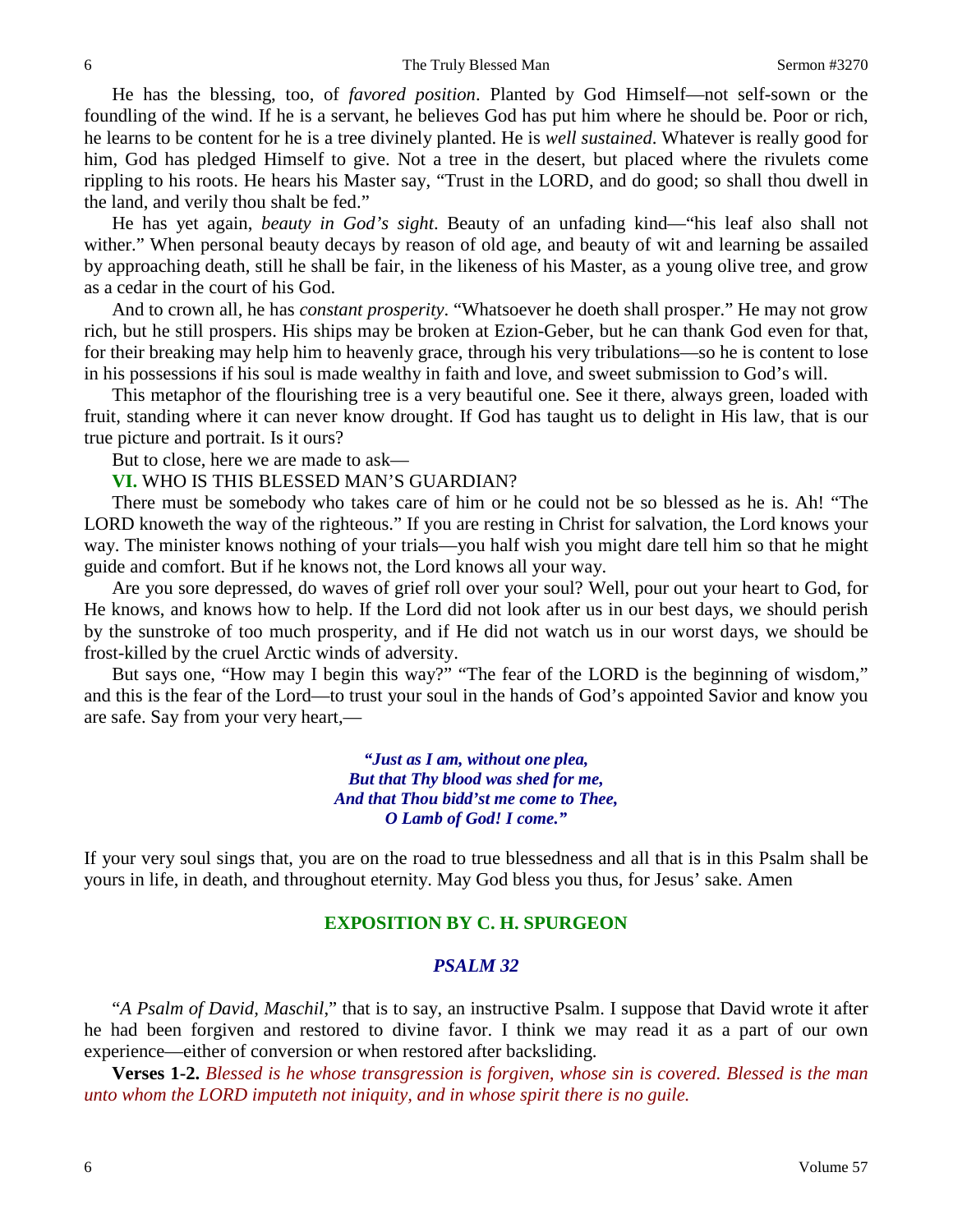#### Sermon #3270 The Truly Blessed Man 7

Twice he says "blessed." He had felt the weight of sin. He had been sorely troubled and now that Nathan is sent to him with the word of pardon, "The Lord hath put away thy sin, thou shalt not die," he counts himself doubly blessed—blessed not the man who has never sinned, blessed is he who having sinned is forgiven—not the man who has no sin, but whose sin is covered.

Wonderful word! Both in English and Hebrew it sounds very much alike, the sacred *kopher*, the cover which covers sin so that it is hidden even from the eye of God Himself! A wondrous deed! Blessed is the man who knows that divine covering! ''Blessed," says he, "is the man unto whom the LORD imputeth not iniquity, and in whose spirit there is no guile."

All along after David's sin, he became very crafty and very cunning, full of guile. You know the dodges that he had to cover up his sin—he tried to play some of his tricks on God Himself, but he felt it was a mischievous thing to do—he was uneasy, he was unhappy. We have sometimes heard it said that after David sinned he remained insensible for nine months until he received the divine rebuke, but it was not so.

He remained very sensitive, very depressed, very unhappy, and he was trying this way and that to cover up his sin and guile. He could not do it. He ought to make a clean breast of it and confess it before God, and give up his crooked ways and his ideas of excusing himself, and when he had done that—when he had given up his guile and his guilt, too—then he got the double blessing, "blessed, blessed!"

If there are any of you who are treading crooked ways with God and man, give them up. I know of nothing that will make you give them up like knowing free, full, perfect pardon through the precious blood of Christ and the free grace of God. The two things go together, guilt and guile—the two things go out of us together—when guilt is pardoned, guile is killed. Now hear how David felt while he was conscious of his sin and yet was not right with God.

**3.** *When I kept silence, my bones waxed old through my roaring all the day long.* 

A wanton glance, the sin with Bathsheba—where was the pleasure of it when it cost him all this? Such groaning that his very bones got old as if they were rotten, and his heart was heavy as if he wished to die.

#### **4.** *For day and night thy hand was heavy upon me.*

God was with His hand pressing him heavily, forcing his sin home upon him, making him say, "My sin is ever before me." Oh! the misery of sinning to a child of God. Do not dream that we can ever have any pleasure in sin—the worldling may, but the believer never can. To him it is a deadly viper that will fill his veins with burning poison.

## **4.** *My moisture is turned into the drought of summer. Selah.*

When he tried to pray, it was a dried-up prayer. He tried to make a Psalm, but it was a dried-up song. He tried to do some good, for he was still a good man, but it was all withered without the Spirit of God. His moisture was gone out of him, turned into the drought of summer, and summer in David's country was a very droughty thing indeed.

Every human thing despaired, the grass seemed to turn to dust—it was so with him. If you go into sin, this is what will happen to you. If you are a true child of God, you will have all the joy of God taken from you, all the moisture of your heart dried up, and you will be like a parched, withered thing. "Selah." It was time to have a pause in the music, he was on so base a key, he had need now to tighten the harp strings and rise to something a little sweeter.

**5.** *I acknowledged my sin unto thee, and my iniquity have I not hid. I said, I will confess my transgressions unto the LORD; and thou forgavest the iniquity of my sin. Selah.* 

He must come to confession—full, spontaneous, unreserved—there must be a resolution. "I said, I will confess my transgressions unto the Lord"—a firm determination to hide nothing, to see the sin yourself, and to tell the Lord that you see it, and to confess it with great grief and sorrow. What a wonderful word that is, "I said I will confess, and thou forgavest the iniquity of my sin."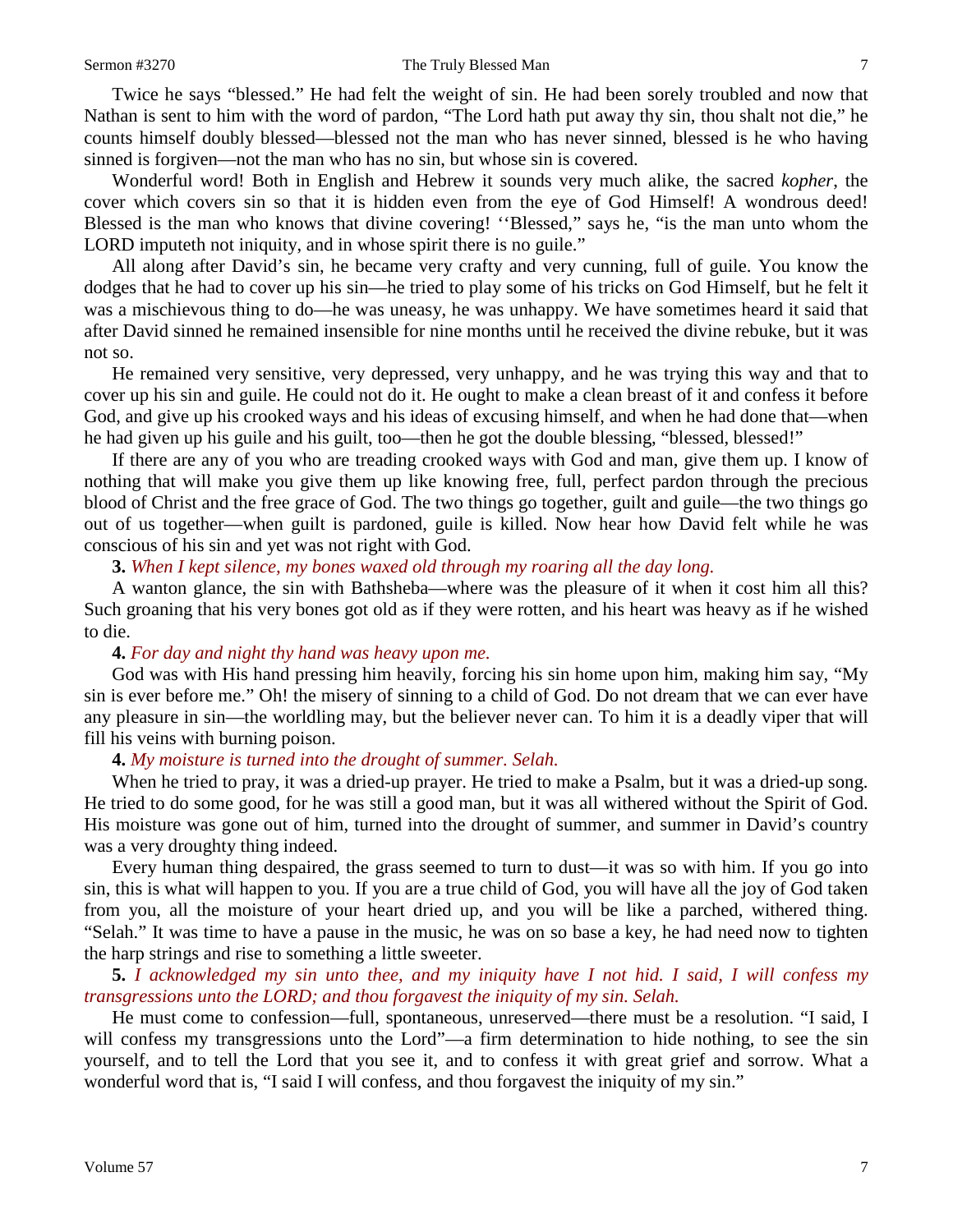God took away the sin. Ay, the very pith and marrow of it—"the iniquity of my sin"—taking the bone away and the marrow of the bone, too. "Thou forgavest the iniquity of my sin"—it has all gone, wholly gone. By one stroke of God's divine grace, the sinner was pardoned. "Selah"—again.

**6.** *For this shall every one that is godly pray unto thee in a time when thou mayest be found: surely in the floods of great waters they shall not come nigh unto him.* 

For *this* (because of this), *and for this blessing, "shall every one that is godly pray unto thee in a time when thou mayest be found.*" The pardoning God must be sought. There is an attraction in the greatness of His mercy. They that are godly, even though they have offended and gone astray, must come back and seek for pardon in a time when You may be found.

"Surely in the floods of great waters they shall not come nigh unto him." The godly man is safe when the floods are out. There are times when great waters prevailed in David's country—the brooks sometimes turned to rivers and came down with a rush when they were least expected. And here he says that when such a thing as that shall happen, yet God's people shall be saved. They shall come, but they shall not come nigh unto them.

Let me read those words again. If you have gone to God in the day of your sin, and have found pardon, He that took away the sin will take away the sorrow. "Surely in the floods of great waters they shall not come nigh unto him."

#### **7.** *Thou art my hiding place;*

Precious words! "*Thou art my hiding place*." Not, "*Thou art a hiding place*," but "*Thou are MY hiding place*." A man who is beset by foes does not stand still and say, "Yes, I can see there is a hiding place there," but he runs to it. Beloved, run to your hiding place this evening, each one of you who can have a claim and interest in Christ, run to Him now, and say,—

**7.** *Thou shalt preserve me from trouble; thou shalt compass me about with songs of deliverance. Selah.* 

He has come up to us out of the roaring to the singing. All the day long he roars, and now all the day long he sings. He sees songs everywhere. He lives in a circle of music, his heart is so glad. Well may he put another "Selah," for he has smitten the strings very joyfully and they need tuning again.

**8.** *I will instruct thee and teach thee in the way which thou shalt go: I will guide you with mine eye.* 

Here the Speaker is changed. "I will instruct thee." "I have forgiven you." "I will instruct thee and teach thee in the way which thou shalt go." "I have prayed you back to the way, now I will teach you in the way you shall go." "I will guide thee with mine eye"—your own might lead you astray. "I will guide thee with mine eye." I will be on the path. I will fix My eye upon you. "I will guide thee with mine eye."

**9.** *Be ye not as the horse, or as the mule, which have no understanding: whose mouth must be held in with bit and bridle, lest they come near unto thee.* 

"Be ye not as the horse," not only David, but all of you. If God will guide you, be guided. If He will teach you, be teachable. If He will be gracious to you, be gracious towards Him.

**10.** *Many sorrows shall be to the wicked: but he that trusteth in the LORD, mercy shall compass him about.* 

"Many sorrows shall be to the wicked." David had found that out—his sin had brought him a transient pleasure, but a lasting misery. He shall have a bodyguard of mercy, God will be gracious to him, tender to him, and will not leave him if he is trusting in the Lord.

**11.** *Be glad in the LORD, and rejoice, ye righteous: and shout for joy, all ye that are upright in heart.* 

"Be glad in the LORD, and rejoice, ye righteous." Be glad. Well, but you cannot always be glad, says one. "Be glad in the LORD." You may always be glad in Him. Here is an unchanging source of joy. "Rejoice, ye righteous, and shout for joy." Here, the man that was silent has gone as far as shouting now. Is it not enough to make him so? Twice he was blessed in the first and second verses—and now, he has been pardoned, he has been delivered, he has been compassed about with mercy. Why, he must be glad! "Shout for joy all ye that are upright in heart." God bless you in the reading of His Word!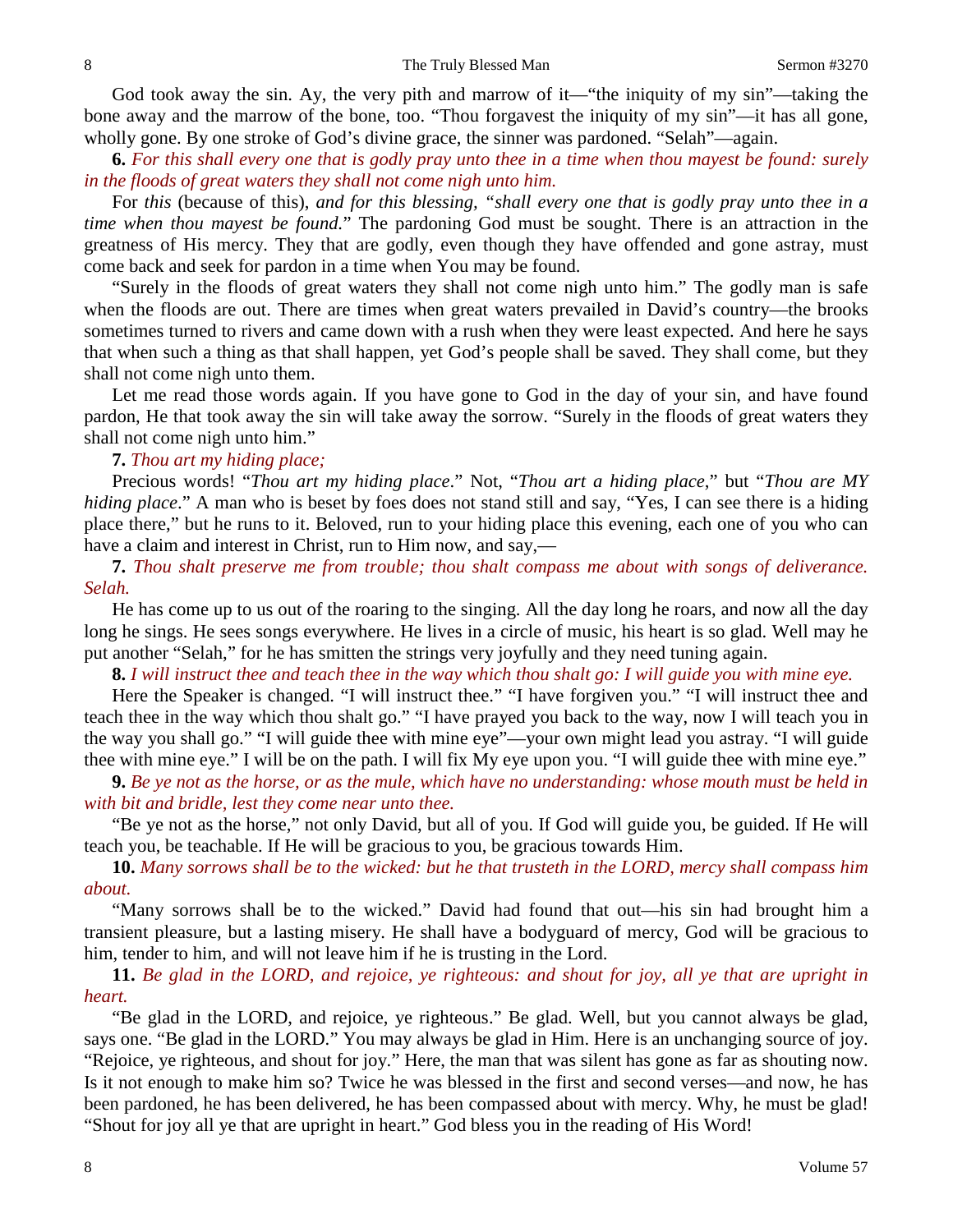(As the sermon and exposition are short, the publishers have included Mr. Spurgeon's Commentary upon the text from *The Treasury of David.)*

**Verses 1-2.** *Blessed is the man that walketh not in the counsel of the ungodly, nor standeth in the way of sinners, nor sitteth in the seat of the scornful. But his delight is in the law of the LORD; and in his law doth he meditate day and night.*

*"BLESSED"*—see how this Book of Psalms opens with a benediction, even as did the famous sermon of our Lord upon the Mount! The word translated "blessed" is a very expressive one. The original word is plural, and it is a controverted matter whether it is an adjective or a substantive.

Hence we may learn the multiplicity of the blessings which shall rest upon the man whom God hath justified, and the perfection and greatness of the blessedness he shall enjoy. We might read it, "Oh, the blessednesses!" and we may well regard it (as Ainsworth does) as a joyful acclamation of the gracious man's felicity. May the like benediction rest on us!

Here the gracious man is described both negatively (verse 1) and positively (verse 2). He is a man *who does not walk in the counsel of the ungodly.* He takes wiser counsel and walks in the commandments of the Lord his God. To him the ways of piety are paths of peace and pleasantness. His footsteps are ordered by the Word of God, and not by the cunning and wicked devices of carnal men. It is a rich sign of inward grace when the outward walk is changed and when ungodliness is put far from our actions.

Note next, *he standeth not in the way of sinners.* His company is of a choicer sort than it was. Although a sinner himself, he is now a blood-washed sinner quickened by the Holy Spirit, and renewed in heart. Standing by the rich grace of God in the congregation of the righteous, he dares not herd with the multitude that do evil.

Again it is said, "*nor sitteth in the seat of the scornful."* He finds no rest in the atheist's scoffings. Let others make a mock of sin, of eternity, of hell and heaven, and of the Eternal God. This man has learned better philosophy than that of the infidel and has too much sense of God's presence to endure to hear His name blasphemed. The seat of the scorner may be very lofty, but it is very near to the gate of hell. Let us flee from it, for it shall soon be empty, and destruction shall swallow up the man who sits therein.

Mark the gradation in the first verse:

He walketh not in the counsel of the ungodly, Nor *standeth* in the *way* of *sinners*, Nor SITTETH in the SEAT of SCORNFUL.

When men are living in sin they go from bad to worse. At first they merely *walk* in the counsel of the careless and *ungodly* who forget God—the evil is rather practical than habitual—but after that they become habituated to evil and they *stand* in the way of open *sinners* who willfully violate God's commandments—and if let alone, they go one step further, and become themselves pestilent teachers and tempters of others, and thus they *sit in the seat of the scornful*. They have taken their degree in vice, and as true Doctors of Damnation, they are installed, and are looked up to by others as Masters in Belial.

But the blessed man, the man to whom all the blessings of God belong, can hold no communion with such characters as these. He keeps himself pure from these lepers. He puts away evil things from him as garments spotted by the flesh. He comes out from among the wicked, and goes without the camp, bearing the reproach of Christ. O for grace to be thus separate from sinners.

And now mark his positive character. "*His delight is in the law of the LORD.*" He is not *under* the law as a curse and condemnation, but he is *in* it, and he delights to be in it as his rule of life. He delights, moreover, to meditate in it, to read it *by day*, and think upon it *by night.* He takes a text and carries it